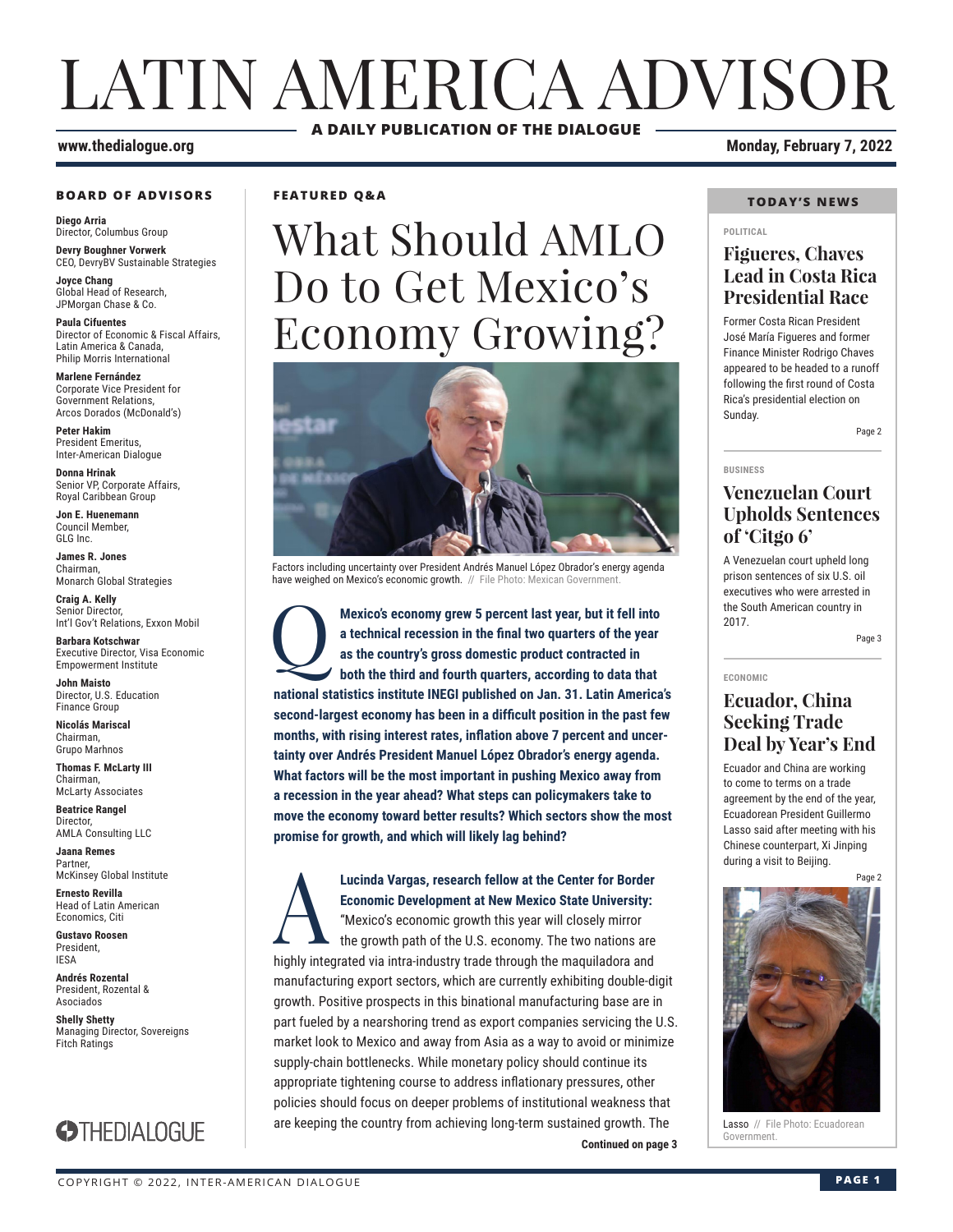### **POLITICAL NEWS**

### Figueres, Chaves Lead in Costa Rica Presidential Election

Former Costa Rican President José María Figueres emerged as the top vote-getter in the first round of the country's presidential election on Sunday, with former Finance Minister Rodrigo Chaves appearing to finish in second place, setting up a runoff between the two candidates on April 3, according to preliminary results from Costa Rica's Supreme Electoral Tribunal. With 80 percent of ballots counted, Figueres, of the center-left National Liberation Party, or PLN, led with 27.29 percent of the vote. Chaves, of the Progressive Social Democratic Party, or PSD, had 16.66 percent of the vote. An industrial engineer who was Costa Rica's president from 1994 to 1998, Figueres has been seen as the most establishment candidate of the 25 hopefuls in the first round of the race, Reuters reported. His father, the transformative José Figueres Ferrer, was the country's president three times in the 20th century. Chaves, who served seven months as finance minister under current President Carlos Alvarado, is a former World Bank official. Among the other candidates, Fabricio Alvarado, the runner up in the country's 2018 presidential election, appeared to finish third with 14.93 percent. Former Vice President Lineth Saborío of the center-right Social Christian Unity Party, was in fourth place with 12.43 percent, according to the election tribunal.

### New Peruvian Prime Minister Quits After Four Days in Office

Peruvian Prime Minister Héctor Valer resigned Saturday after just four days in office amid allegations that he had beaten his daughter and late wife, the Associated Press reported. Valer, who was the third prime minister of President Pedro Castillo's six-month-old administration,

said he was "machine-gunned by the newspapers" and that he was made to look "abusive and violent." Valer has denied the allegations of domestic violence. On Friday, Castillo said that he would reshuffle his cabinet yet again, an announcement that came just three days after he named a new slate of ministers, with different officials in all of the top cabinet posts. Castillo said his fourth cabinet would include representation from several political groups, Reuters reported.

### **ECONOMIC NEWS**

## Ecuador, China Seeking Trade Deal by Year's End: Lasso

Ecuador is working to solidify a trade agreement with China by the end of the year and will enter formal debt renegotiations with the country, Ecuadorean President Guillermo Lasso said Saturday following a state visit to Beijing, where he met with President Xi Jinping, Reuters reported. Over the past decade, China has become the Andean country's top lender. China has extended to Ecuador millions of dollars in long-term credit related to the delivery of crude oil and has made large investments in mining and hydroelectric projects. During Lasso's visit, the two countries signed a memorandum of understanding that sets the stage for a trade agreement by the end of the year. The deal would benefit Ecuador's banana, cacao and shrimp exports, among others. In a Twitter posting Saturday, Lasso said the meeting with Xi Jinping had been "productive," and added that there were "great results in trade openness, health cooperation and debt renegotiation." This meeting took place the same weekend as Argentine President Alberto Fernández's scheduled state trip to meet the Chinese president, Deutsche Welle reported. At a Sunday meeting in Beijing, Xi and Fernández committed to deeper integration and economic cooperation in the Belt and Road initiative, agreeing to a five-year plan for agricultural cooperation.

### **NEWS BRIEFS**

### **Nicaraguan Judge Convicts Former Presidential Hopeful Mora**

A judge in Nicaragua on found former presidential hopeful Miguel Mora guilty of "conspiracy to undermine national integrity" on Friday, following a trial that lasted a few hours, the Associated Press reported. Mora was one of the approximately 46 political prisoners that authorities arrested ahead of the country's Nov. 7 presidential election, allowing President Daniel Ortega to run virtually unopposed. The judge recommended a 15-year prison sentence for Mora, the AP reported, citing Lucía Pineda Ubau, the current leader of Mora's television station, 100% Noticias.

### **Guatemalan Prosecutors Charge 10 With Human Trafficking After Killings**

Guatemalan prosecutors on Friday charged 10 alleged members of a smuggling ring with crimes including criminal conspiracy, money laundering and human trafficking, among others, the Associated Press reported. The ring reportedly organized a trip during which 15 Guatemalan migrants were killed in northern Mexico last year. Twelve members of a Tamaulipas state elite police unit in Mexico have been charged with the migrants' killings, as well as those of four other people in the group, the AP reported.

### **Brazil's Petrobras Selling Fertilizer Plant to Russia's Acron Group**

Brazilian state-owned oil company Petrobras said Friday in a securities filing that it had reached an agreement to sell a fertilizer plant to Russia-based Acron Group, Reuters reported. Petrobras had been seeking to sell the UFN3 plant since 2017. Brazilian Agriculture Minister Tereza Dias announced the sale, though she did not specify the terms of the deal.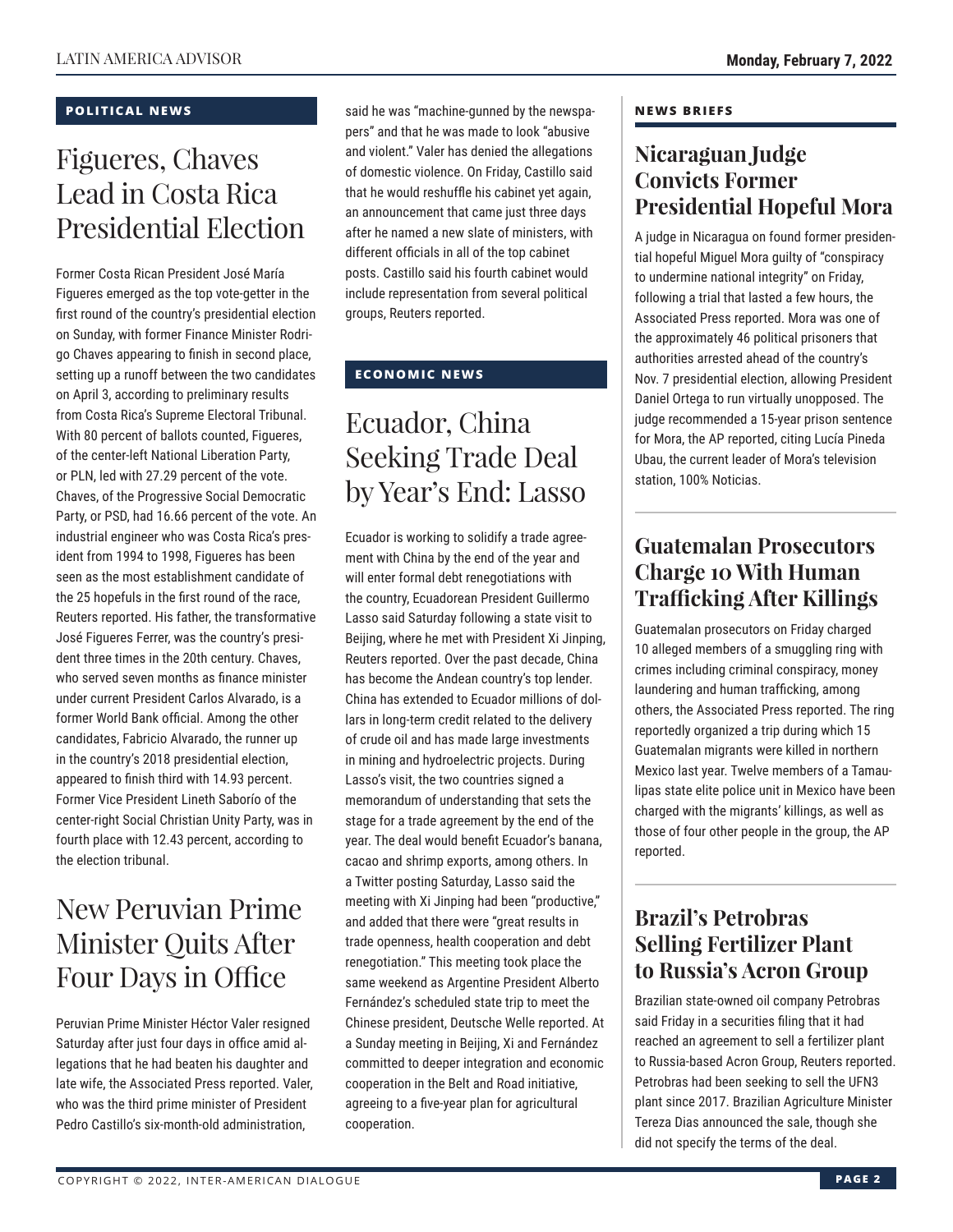### **BUSINESS NEWS**

## Venezuelan Court Upholds Long Prison Terms of 'Citgo 6'

A Venezuelan court on Friday upheld the long prison sentences of six U.S. oil executives who were jailed in the South American country on charges of corruption, Bloomberg News reported. The Venezuelan court rejected an appeal that José Pereira, a former chief executive officer of Citgo Petroleum Corp., filed in opposition to his 13 year and seven month prison sentence, the Venezuelan Supreme Court announced in a statement. At the same time, the court affirmed the sentences of eight years and 10 months of the other five executives, Tomeu Vadell, Jorge Toledo, Gustavo Cardenas, José Zambrano and Alirio Zambrano, Bloomberg News reported. Venezuelan authorities arrested the six executives in 2017 after they were called to a meeting in Caracas at the headquarters of Citgo's parent company, Venezuelan state oil firm PDVSA. They were convicted in 2020. The rulings disappointed the executives' family members who had hoped that the court's decision last year to consider the appeal, along with a recent jailhouse visit by a top official of the U.S. State Department, indicated that Venezuelan President Nicolás Maduro's government was considering the men's release as a goodwill gesture to the administration of U.S. President Joe Biden in an effort to engage Washington in talks over loosening sanctions on Venezuela, the Associated Press reported. The South American nation's judicial system, which is stacked with Maduro loyalists, routinely issues rulings in accordance with Maduro's wishes. "We are deeply saddened with the continued violation of Tomeu's human rights," Vadell's family said in a statement, the AP reported. The executives are being held at the Helicoide prison in Caracas alongside prominent opponents of Maduro. The United States has called for the men's release, saying their detention is devoid of any due process.

### **FEATURED Q&A / Continued from page 1**

flip-flop on energy policy currently at play is an example as it changes the rules of the game for investors. More troubling still in ensuring lasting growth is the country's poor performance on governance as monitored by the World Bank. In all six governance indicators—voice and accountability, political stability and absence of violence, government effectiveness, regulatory quality, rule of law, and control of corruption—Mexico's performance has been on a deteriorating trend for the past 10 years. Stronger governance correlates with higher per capita income growth in any country, which is the true measure of whether a country is advancing in its standard of living. Any growth Mexico achieves this year and in the near-term will not translate into sustained growth further into the future if the country continues to ignore the deeper reforms and actions that improve the country's governance."

Andrés Rozental, member of<br>the Advisor board, president<br>Rozental & Asociados in Mex<br>City and senior policy advisor **the Advisor board, president of Rozental & Asociados in Mexico City and senior policy advisor at Chatham House:** "A very disappointing negative fourth quarter of last year, compared to the same quarter a year earlier, has formally put Mexico in a technical recession. Although the definitive result of GDP growth for 2021 will be made public later this month, the preliminary 5 percent year-onyear growth is far below the objective of the López Obrador administration. This poor result puts the Mexican economy at about the same level as five years ago and makes the country one of the very few middle-income nations not to have reached or exceeded pre-pandemic levels last year. Furthermore, growth estimates for this year have now been lowered to somewhere between 1 and 2 percent, which means that Mexico's economy won't reach pre-2019 levels until at least 2024. One must remember that López Obrador promised a 6 percent annual growth for his six-year term, and even though the pandemic lowered growth prospects worldwide, much of the dismal performance in AMLO's first three years in office is a direct result of his government's policies to refuse fiscal alleviation to small and medium-sized enterprises to cope with the pandemic, to create uncertainty and instability in the energy sector with his proposal to roll back Mexico's energy reforms and to return to a 1970s state-dominated economy at the expense of the private sector. I am not at all optimistic that AMLO intends to make any fundamental changes to his ideologically driven economic policy and that the coming months and years will continue to see Mexico's economy perform poorly, with increasing levels of poverty, inflation and minimal foreign and domestic investment."

### Antonio Ortiz-Mena, senior vice<br>
president at Dentons Global<br>
Advisors-Albright Stonebridge<br>
Group: "Mexico's economic per-<br>
formance during the AMLO odministration **president at Dentons Global Advisors-Albright Stonebridge**

**Group:** "Mexico's economic performance during the AMLO administration has been the worst one since the Great Depression, and the IMF estimates GDP growth of 2.8 percent this year. If Mexico's economy grows at 6.3 percent in 2023 and 2024, average GDP growth will be zero, and GDP per capita will be lower than when AMLO took office. The reasons for this dismal performance are external and home-made. On the external front, the Covid-19 pandemic and related lower global growth spurred an economic downturn. However, the Mexican government's refusal to engage in any significant counter-cyclical fiscal policies meant that the downturn was deeper and the recovery shallower than in comparable emerging markets. Mexico's GDP growth in 2019–before the pandemic hit–was a negative 0.17 percent. This is partly explained by the unwarranted cancellation of the new Mexico City airport. Regulatory uncertainty and adversarial government-business relations ensued, most notably regarding energy policy. The most important policy changes that would foster greater certainty, a necessary condition to boost investment and thus **Continued on page 4**